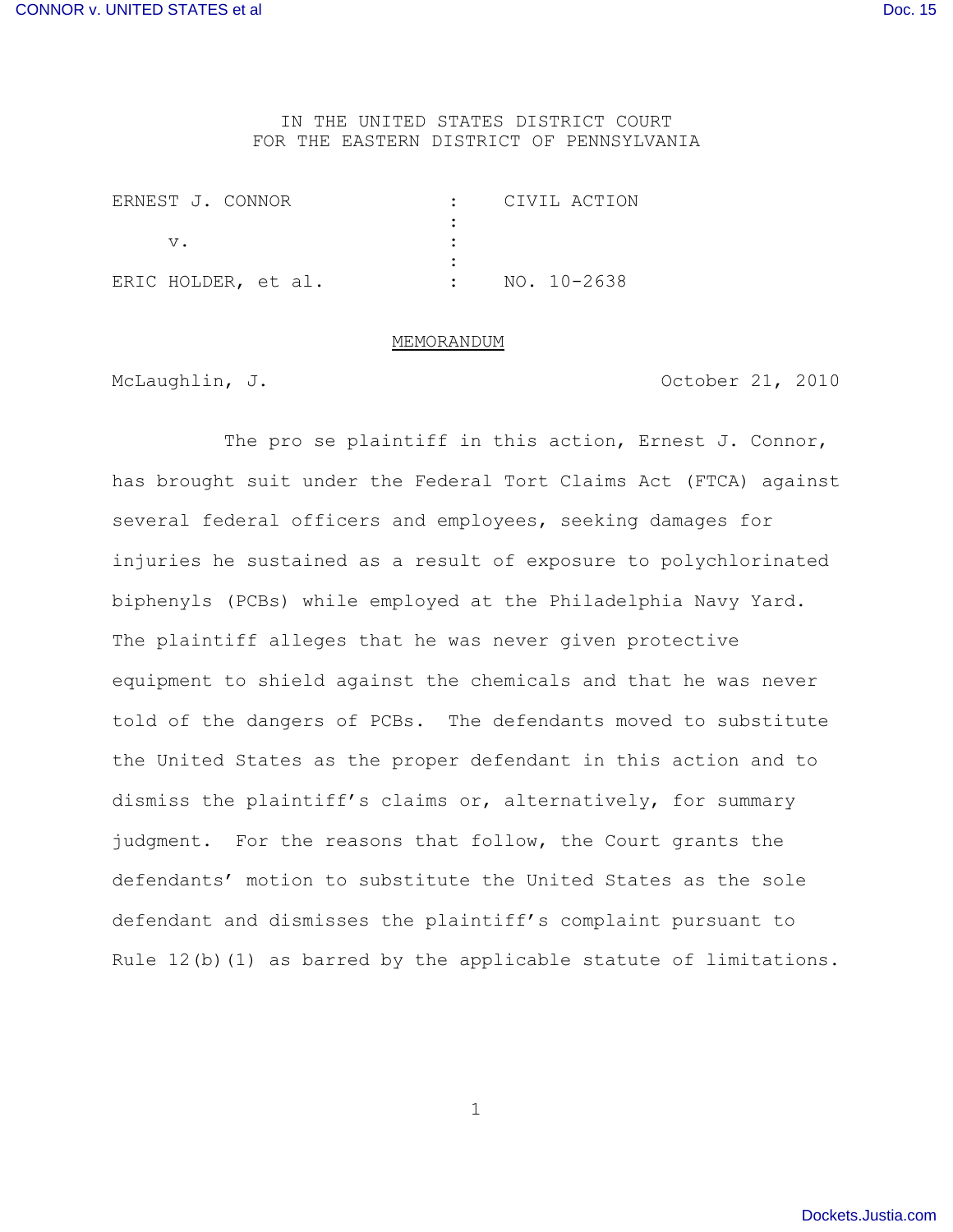#### I. The Plaintiff's Complaint and Prior Litigation

The subject matter of this action is identical to that of a suit brought before another judge of this court. Connor v. U.S. Dep't of Labor, No. 06-490, 2007 WL 1002119 (E.D. Pa. March 28, 2007). Many of the relevant facts are set forth in that opinion and the Court will supplement those facts with information from the plaintiff's complaint where appropriate.<sup>1</sup> The plaintiff began working at the Navy Yard in October of 1969 and his exposure to PCBs dates back to 1973. Compl. at 3. The plaintiff was terminated on September 30, 2001. Connor, 2007 WL 1002119 at \*1. Sometime before September of 1999, the plaintiff was diagnosed with non-Hodgkin's lymphoma. Id. The plaintiff maintains that his illness was the result of exposure to PCBs and that it required surgery, chemotherapy, and radiation therapy. Compl. at 4.

On September 8, 1999, the plaintiff filed a Form CA-2 Notice of Occupational Disease and Claim for Compensation with the Office of Workers' Compensation Programs (OWCP). Connor, 2007 WL 1002119 at \*1; Declaration of Edward Duncan, Ex. 3 to

<sup>&</sup>lt;sup>1</sup> When a party moves to dismiss pursuant to Federal Rule of Civil Procedure 12(b)(1) for lack of subject matter jurisdiction, the Court may consider matters outside of the complaint in order to determine whether it has authority to hear the case. Mortensen v. First Fed. Sav. & Loan Ass'n, 549 F.2d 884, 891 (3d Cir. 1977). The statute of limitations on an FTCA claim is considered a jurisdictional issue. Deutsch v. United States, 67 F.3d 1080, 1091 (3d Cir. 1995).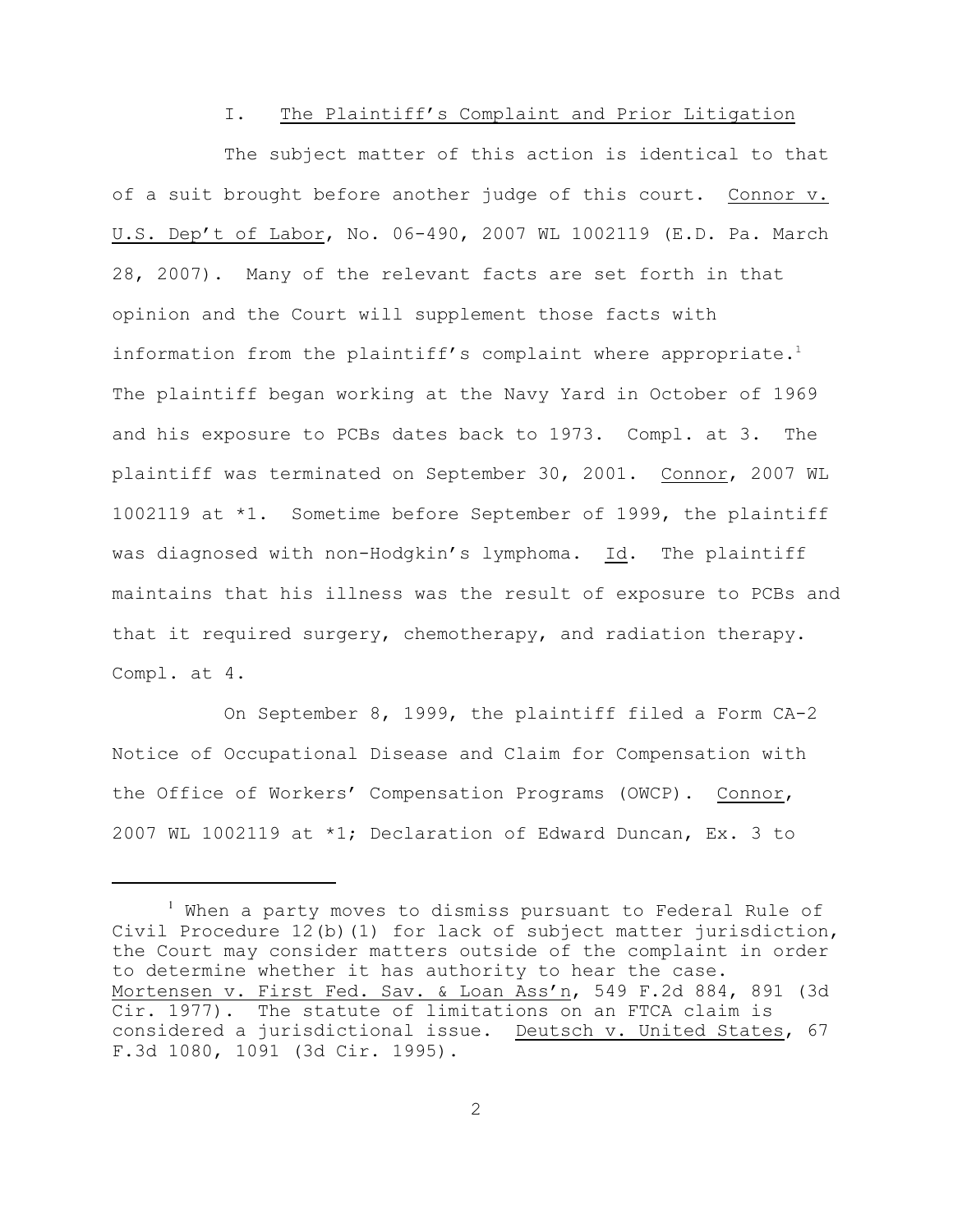Defs.' M. to Dismiss. The OWCP initially denied his claim and several subsequent requests for reconsideration. Connor, 2007 WL 1002119 at \*1. Eventually, the OWCP was persuaded that there was a causal relationship between the plaintiff's exposure to PCBs and his cancer, and the plaintiff was ultimately awarded lost wages from the period between April 11, 1999, and December 31, 1999. Id.

The plaintiff then filed two additional claims for compensation for disfigurement to his face and for leave taken without pay from January 1, 2000, until September 26, 2001. Id. at \*2. The OWCP accepted the claim for disfigurement and paid the maximum award of  $$3,500$  under 5 U.S.C.  $$8107(21)$ . Id. The OWCP found that the evidence did not support the lost-wages claim and asked the plaintiff to submit additional evidence.<sup>2</sup> Id.

On March 3, 2006, the plaintiff filed a complaint in this Court against the U.S. Department of Labor and the Philadelphia Navy Yard alleging that he had not received sufficient compensation for his injuries, and that he was entitled to damages for pain, suffering, and loss of income that resulted from the negligence of the defendants. Connor, 2007 WL

 $2$ On February 13, 2008, the plaintiff apparently submitted a new claim for wage loss during the period from January 2, 2000, through September 2001. Declaration of Antonio Rios, Ex. 4 to Defs.' M. to Dismiss. The OWCP denied his claim with the exception of two dates and, as far as the Court is aware, the plaintiff has not yet appealed the decision. See Id.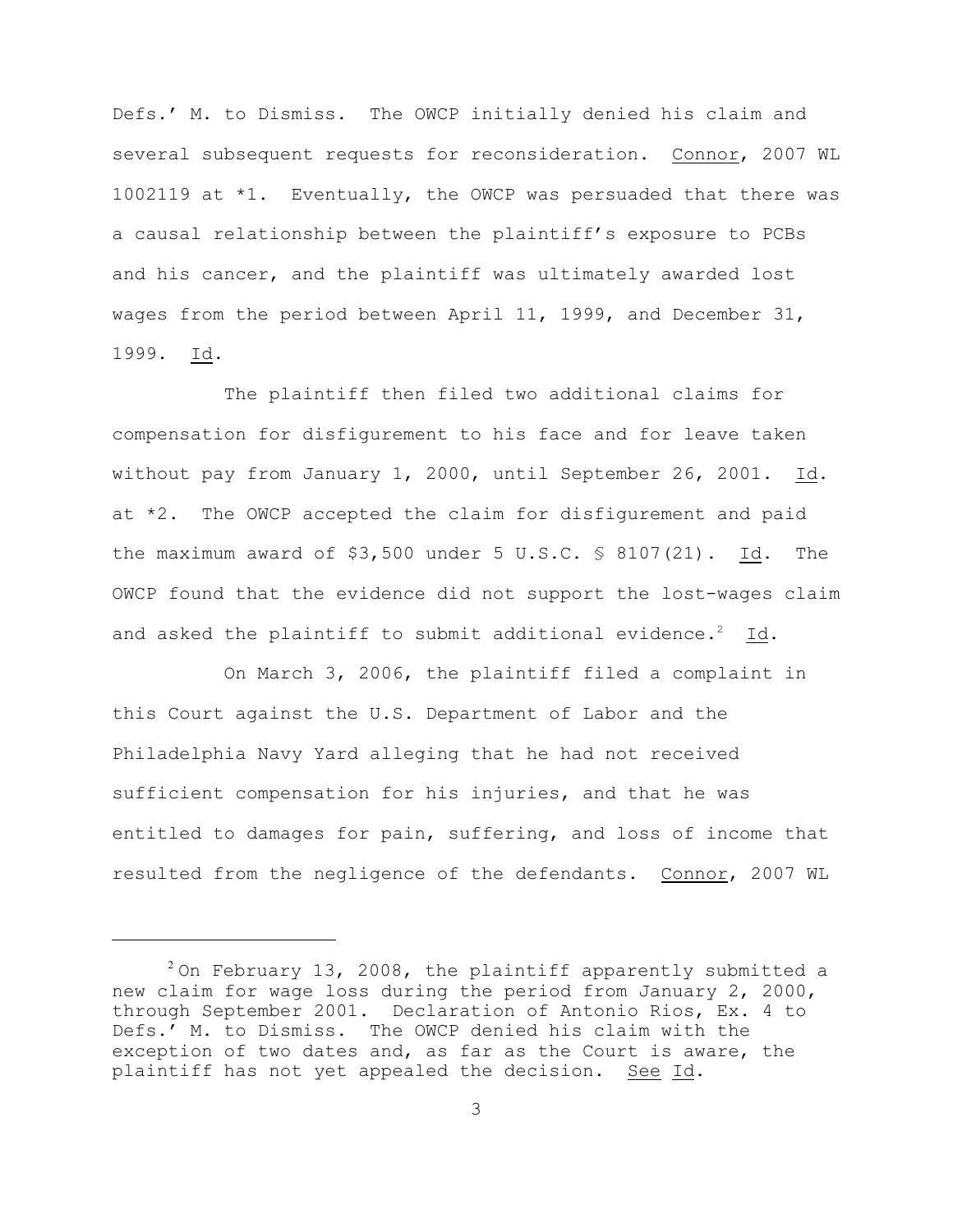1002119 at \*2. The case was assigned to the Honorable Gene E. K. Pratter, who dismissed the plaintiff's claims for compensation with prejudice for lack of subject matter jurisdiction, finding that the Federal Employees' Compensation Act (FECA) provides the exclusive remedy for federal employees seeking compensation for employment-related injuries and that judicial review of determinations made pursuant to the FECA is foreclosed. Id. at \*4. The court dismissed without prejudice any claims sounding in tort, finding that, although the court would have jurisdiction pursuant to the FTCA, the plaintiff had failed to exhaust all available administrative remedies as required by 28 U.S.C. § 2675(a). Section 2675 requires anyone bringing a claim against the United States under the FTCA to first file an administrative claim with the appropriate federal agency.<sup>3</sup>

 $3$  Section 2675(a) provides in relevant part:

An action shall not be instituted upon a claim against the United States for money damages for injury or loss of property or personal injury or death caused by the negligent or wrongful act or omission of any employee of the Government while acting within the scope of his office or employment, unless the claimant shall have first presented the claim to the appropriate Federal agency and his claim shall have been finally denied by the agency in writing and sent by certified or registered mail. The failure of an agency to make final disposition of a claim within six months after it is filed shall, at the option of the claimant any time thereafter, be deemed a final denial of the claim for purposes of this section.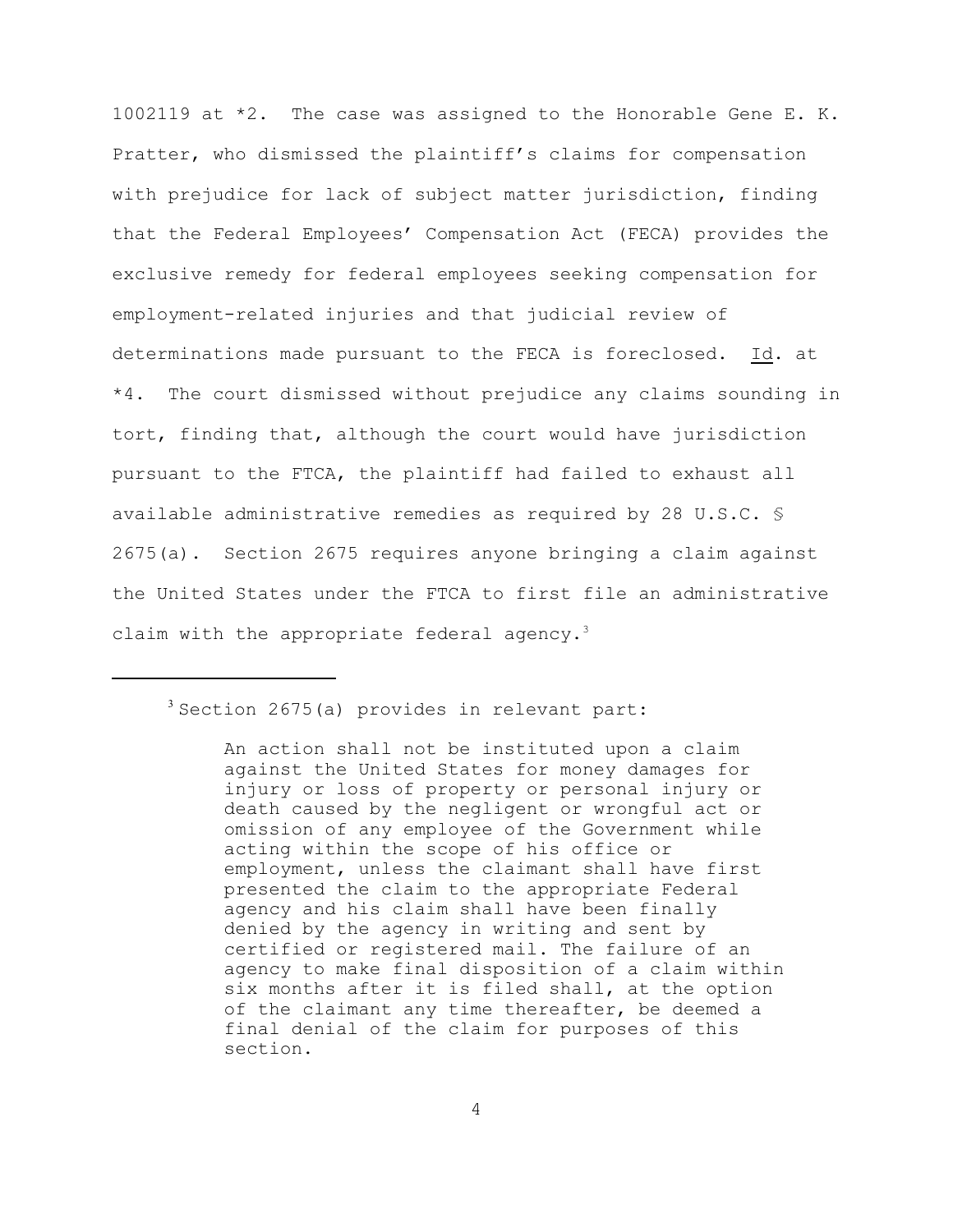On September 15, 2008, the plaintiff filed an administrative claim with the Department of the Navy, seeking damages for his injuries. SF-95, Ex. 1 to Defs.' M. to Dismiss; Pl.'s Opp. to M. to Dismiss. The Navy denied his claim and his subsequent request for reconsideration. January 21, 2010 Letter from Stephanie Corbin, Ex. 2 to Defs.' M. to Dismiss.

The plaintiff then filed this action against the United States Attorney General Eric Holder; Secretary of the Navy Raymond Mabus; United States Attorney Zane David Memeger; Stephanie Corbin, Managing Attorney with the Department of the Navy's Office of the Judge Advocate General; and Rapsody Johnson, a claims examiner with the U.S. Department of Labor's OWCP. The complaint assert claims under the FTCA and seeks damages in excess of \$1 million for loss of wages, medical expenses, pain and suffering, shortened life expectancy, and loss of life's pleasures. Compl. at 4.

## II. The Defendants' Motion

The defendants move to substitute the United States as the only proper defendant in this action and to dismiss the complaint as time-barred, or, alternatively, for summary judgment.<sup>4</sup>

 $4$  The defendants also argue that the plaintiff's claims are barred by res judicata. Because the Court finds that the plaintiff's FTCA claims are barred by the statute of limitations, it does not find it necessary to reach this issue.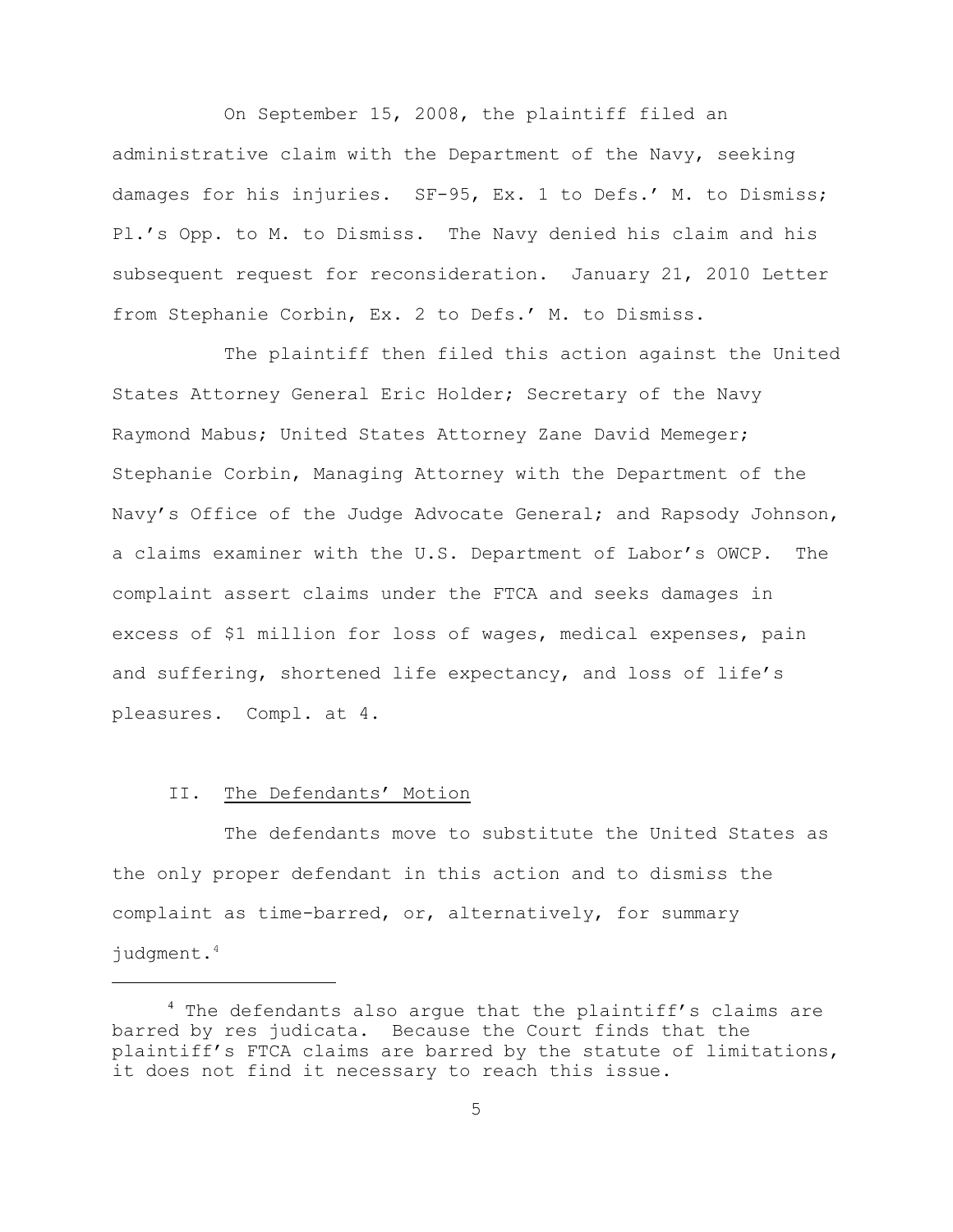# A. Substituting the U.S. as Defendant

In 1988 Congress amended the FTCA by enacting the Federal Employees Liability Reform and Tort Compensation Act (Reform Act). The Reform Act provides for the absolute immunity of federal employees by establishing the FTCA as the exclusive remedy against the United States for negligent or wrongful acts committed by federal employees within the scope of their employment. 28 U.S.C. § 2679(b)(1); United States v. Smith, 499 U.S. 160, 161-63 (1991). When an action is brought against a federal employee, upon certification by the Attorney General that the employee was acting within the scope of his or her employment, the United States is substituted as the defendant. 28 U.S.C.  $\frac{1}{2}$  2679(d)(1).<sup>5</sup> The certification is subject to judicial review for purposes of substitution. Melo v. Hafer, 912 F.2d 628, 642 (3d Cir. 1992).

The United States Attorney for the Eastern District of Pennsylvania, Zane David Memeger, provided certifications that both Stephanie Corbin and Rapsody Johnson were acting within the scope of their employment at all times relevant to this action. Certifications, Exs. 5 and 6 to Defs.' M. to Dismiss. The only contact between the plaintiff and Ms. Corbin was the January 10,

 $5$  28 C.F.R.  $\frac{1}{5}$  5.13(a) and 15.4 authorize the U.S. Attorney for the district where the civil action is brought to make the statutory certification that the employee was acting within the scope of employment.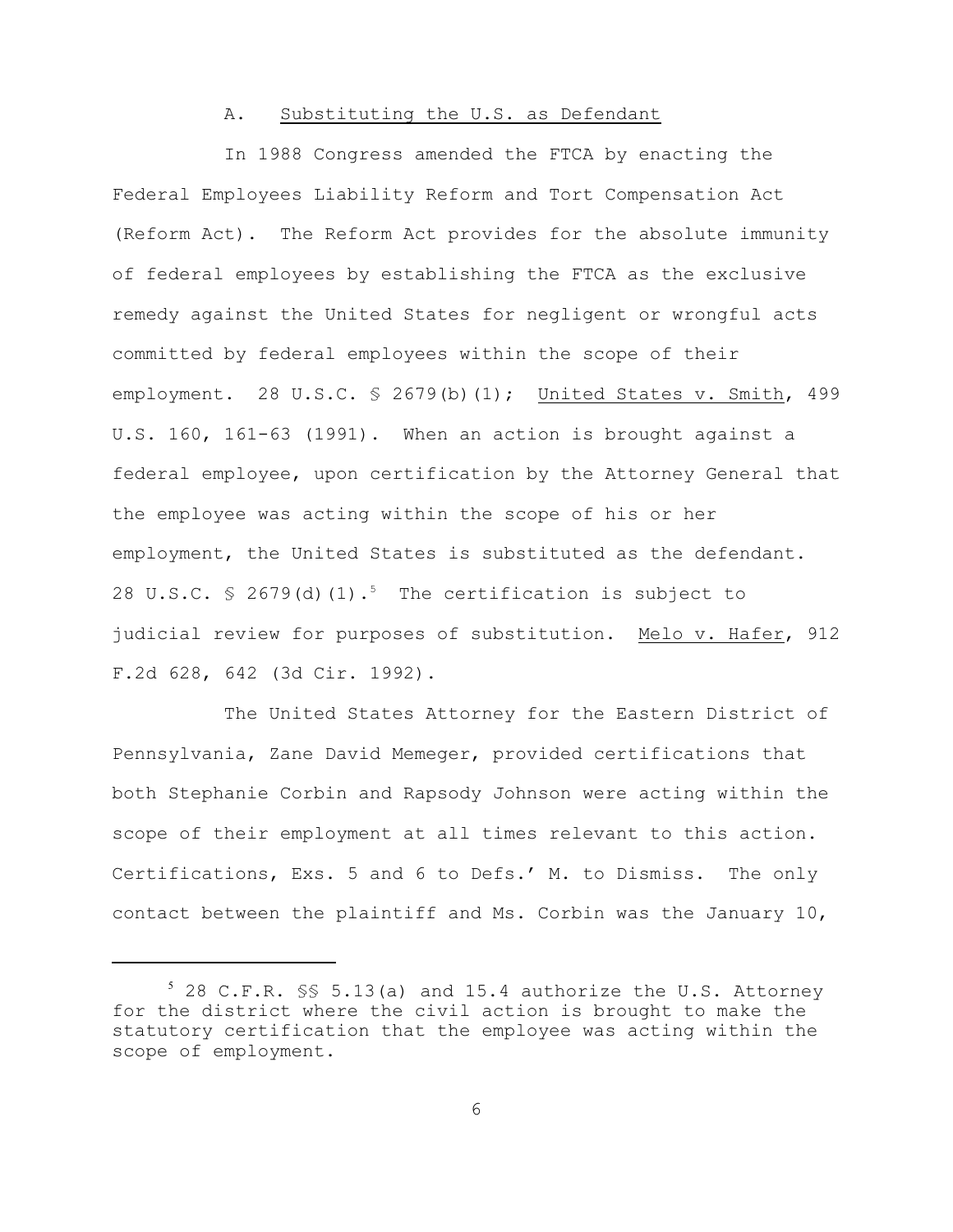2010 letter from Ms. Corbin denying the plaintiff's request for reconsideration of the Navy's denial of his administrative claim. The complaint does not allege any specific acts by Ms. Corbin and the plaintiff does not challenge the assertion that she was acting within the scope of her employment.

Ms. Johnson is a claims examiner with the OWCP and, again, the only contact with the plaintiff was in her role reviewing the plaintiff's claim for compensation under the FECA. See Certification, Ex. 6 to Defs.' M. to Dismiss. Here, too, the plaintiff does not allege any specific acts by Ms. Johnson and does not challenge the assertion that she was acting within the scope of her employment.

After reviewing the complaint and the U.S. Attorney's certifications, the Court finds that there is no genuine issue as to whether Ms. Corbin and Ms. Johnson were acting within the scope of their employment for the purposes of the plaintiff's allegations. Although the plaintiff does not state what exactly Ms. Corbin and Ms. Johnson did or failed to do, any possible grievances must have arisen out of the limited contact described above. Even giving the plaintiff the benefit of the liberal pleading standard afforded to pro se litigants, the plaintiff fails to allege any tortious conduct by either defendant and provides no grounds upon which the court could conclude that they were not acting within the scope of their employment.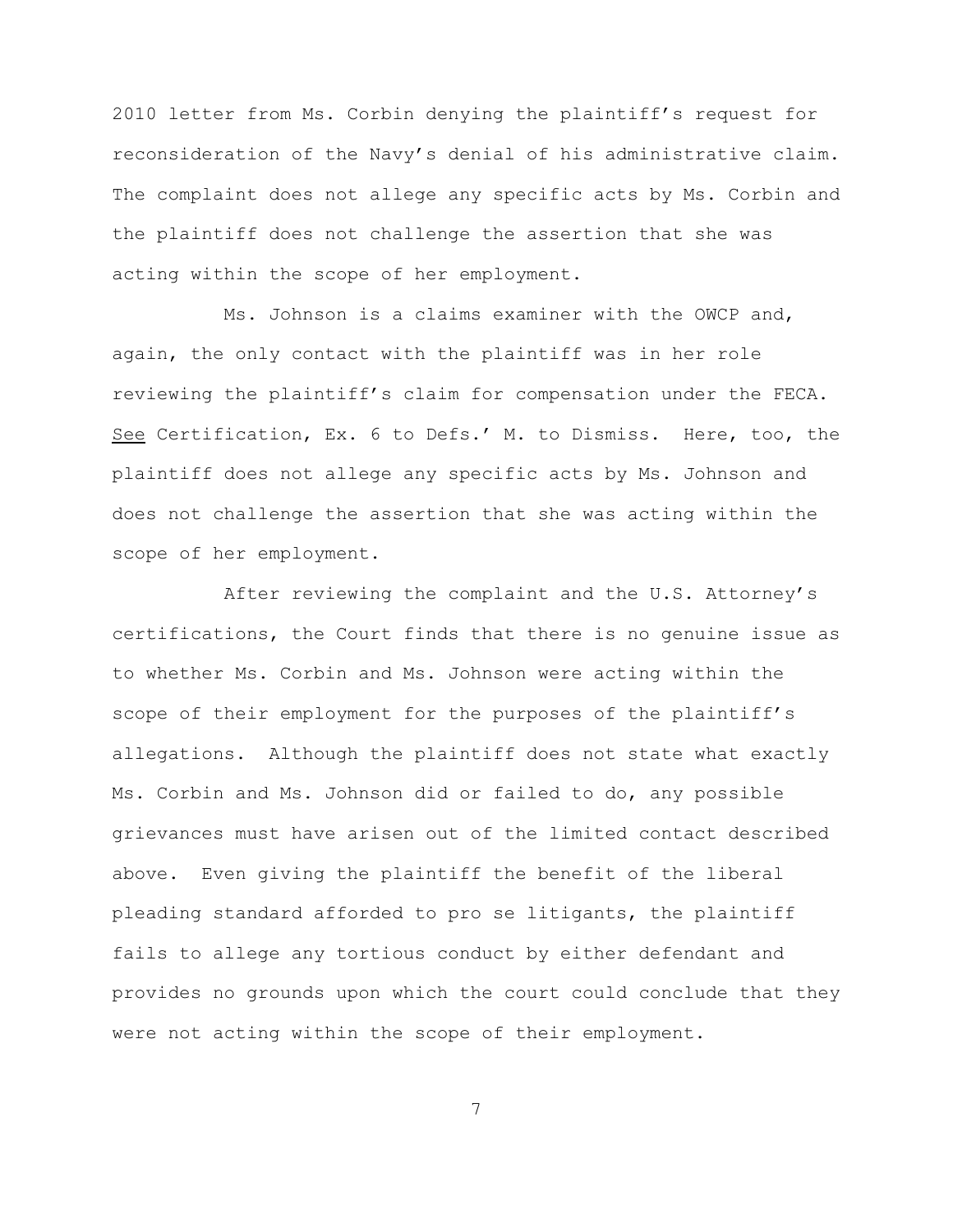The Court also finds that the plaintiff fails to state any claims against Mr. Holder, Mr. Memeger, or Mr. Mabus. Furthermore, none of these three defendants was in office between 1973 and 1999, the time period during which the alleged tortious conduct occurred. Nor can the Court discern what actions by any of these three defendants could plausibly form the basis for the plaintiff's complaint. Accordingly, all of the named defendants are dismissed from this action and the United States is substituted as the only defendant.

### B. Statute of Limitations

Prior to filing a claim against the United States under the FTCA, the claimant must present his claim to the federal agency out of whose activity the claim arose. 28 U.S.C. § 2675(a). This is a jurisdictional requirement and cannot be waived. Livera v. First Nat'l State Bank of N.J., 879 F.2d 1186, 1194 (3d Cir. 1989). Because the FTCA is a limited waiver of sovereign immunity, its requirements are strictly construed. Id.

Moreover, the claim must be brought within two years after the claim accrues or it is "forever barred." 28 U.S.C. § 2401(b). Here, the plaintiff did not file a claim with the Department of Navy until September 15, 2008, at least nine years after his claim accrued. See United States v. Kubrick, 444 U.S. 111, 120 (1979) (stating that claim accrues under the FTCA when